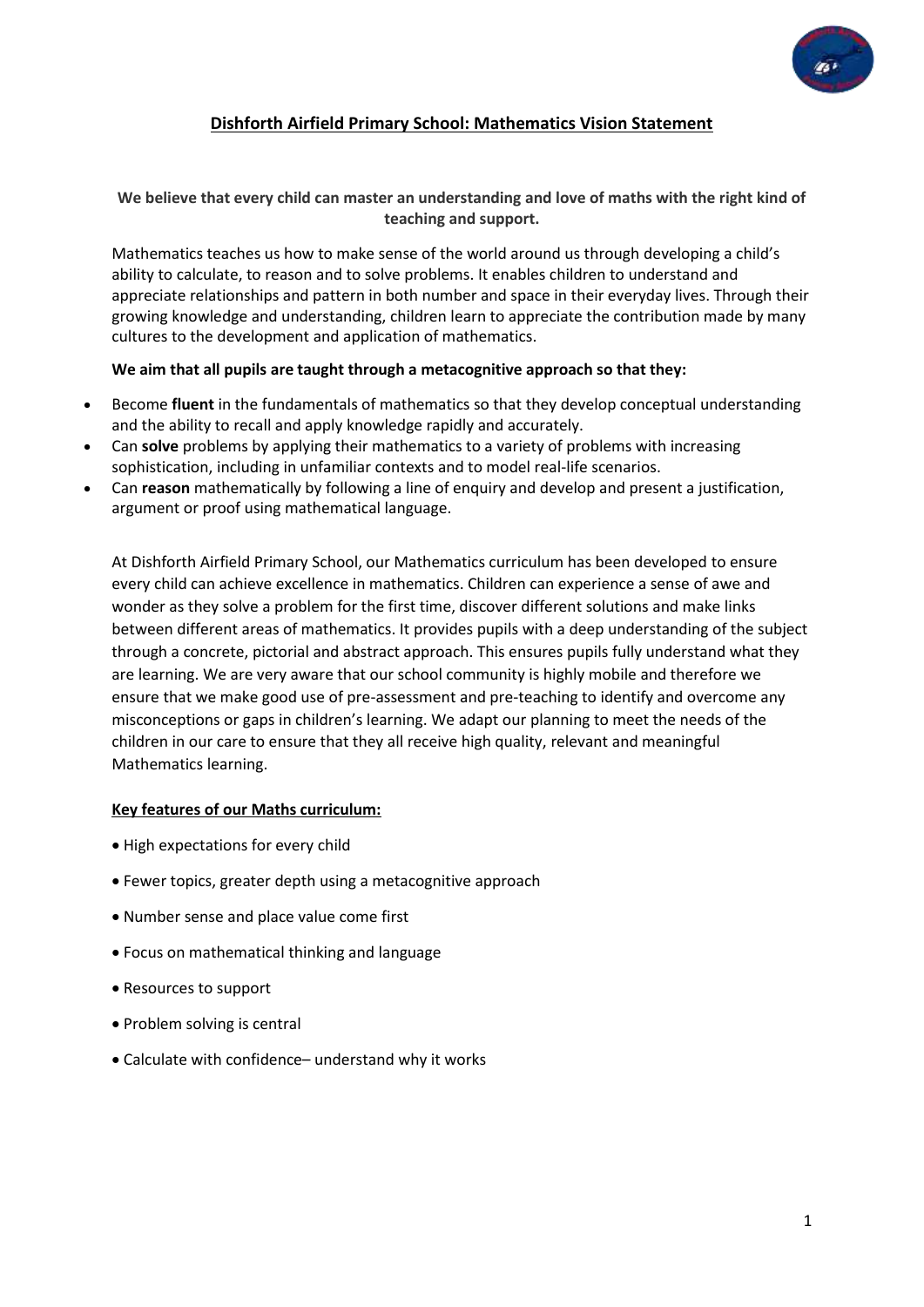

Mathematics Mastery places emphasis on the cumulative mastery of essential knowledge and skills in mathematics. It embeds a deeper understanding of maths by utilising a concrete, pictorial, abstract approach so that pupils understand what they are doing rather than just learning to repeat routines without grasping what is happening.



### **Organisation of teaching and learning**

Teaching and learning in all three key stages takes place in a range of environments.

### **Early Years Foundation Stage**

In the Early Years Foundation Stage (EYFS), teaching is planned through adult supported teaching and learning. Daily opportunities to informally develop mathematical understanding through childinitiated activities and routines are capitalised upon.

#### **Key Stage 1 and 2**

In Key Stage 1 (KS1) and 2 (KS2), teaching follows the National Curriculum and White Rose Hub materials. This involves a daily Earlybird activity when children start the school day with a calculation focus or recapping previous objectives, a daily mathematics lesson, an Afternoon bird at 1pm that focuses on reasoning and problem-solving and, where appropriate, pre/ post teaching sessions / interventions.

#### **Planning**

At Dishforth Airfield, we use the White Rose Mathematics Hubs resources to support us in our planning.

Long term plans map out the units to be covered each term, during each Key Stage.

 Medium term plans identify learning objectives and outcomes for each unit, as well as indicating the skills being taught.

 Short term plans prepared by each teacher, highlight the skills and objectives of the lesson, and identify resources and appropriate differentiation. They also indicate key questions and stem sentences.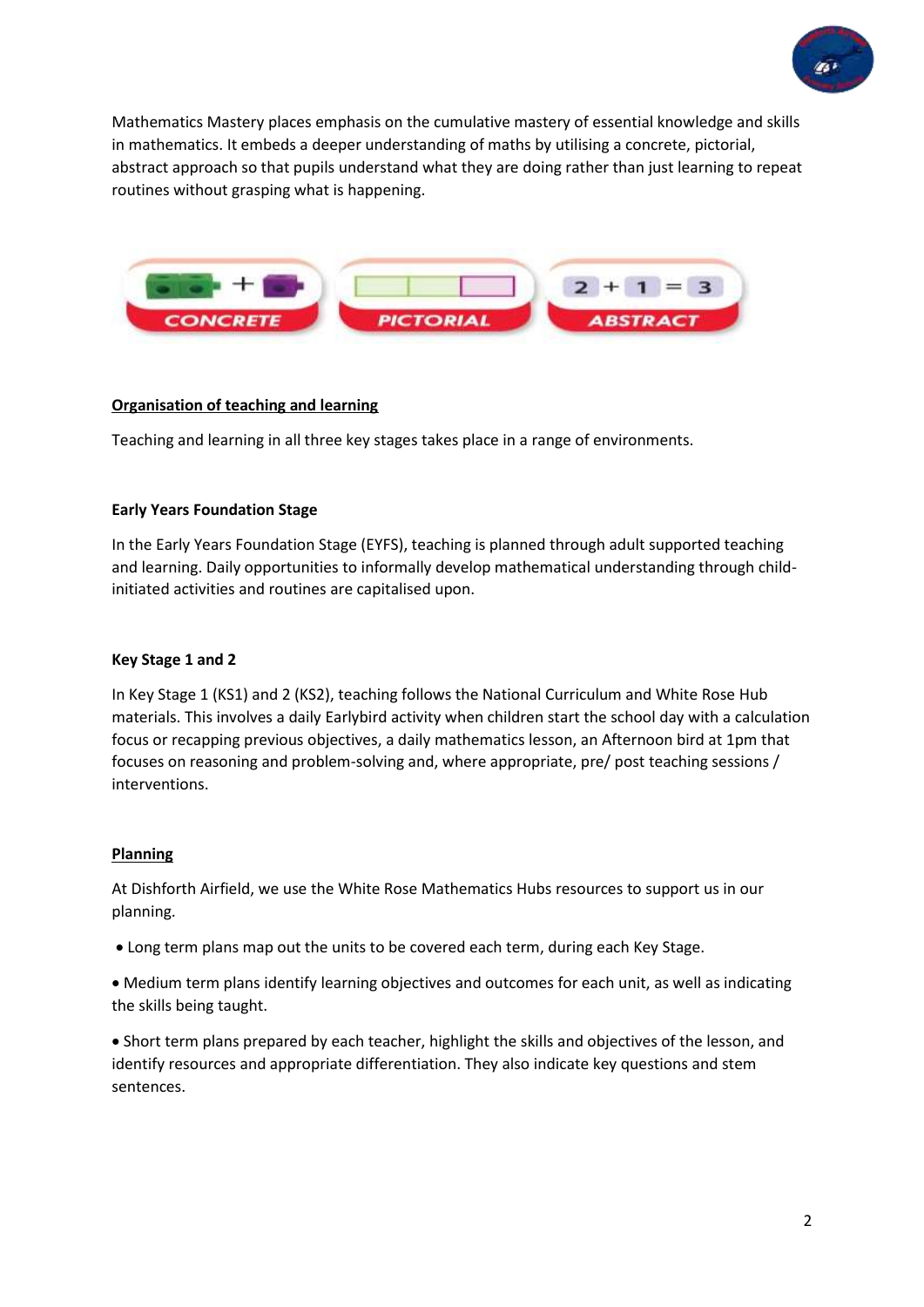

### **Structure of a lesson**

- 1. Daily counting
- 2. Mental / oral starter which links to a different aspect of the maths curriculum each day, such as a focus on statistics, shape, time, mental calculations. These aspects are expanded on every week in order to develop children's working memory.
- 3. A metacognitive approach to teaching and learning:
	- Explicitly teach metacognitive strategies activating prior knowledge, independent practice and structured reflection
	- Modelling by the staff, verbalising their thinking and scaffolding tasks
	- Setting an appropriate level of challenge
	- Promoting and developing metacognitive talk in the classroom language development and acquisition
	- Explicitly teaching children how to organise and effectively manage their learning
- 4. Task independent / paired / group
- **5.** Plenary

### **Resources**

 Each class has a range of resources to support learning. These are easily accessible for the children so that they can lead their own learning.

Central resources are kept in the stock cupboard and in the hall.

Different environments - classrooms, outdoor learning spaces and the hall.

 A range of ICT software to support the teaching of specific concepts such as Maths Packs and also Times Table Rockstars which can be used at home.

 The White Rose Mathematics Hub Mastery resources are used by all classes for planning and activities.

## **Assessment**

In Mathematics assessment is continuous. From the beginning of every lesson, teachers and teaching assistants will be assessing what their pupils are, or are not understanding and use this to scaffold each segment of the lesson. Interventions will be both planned for and 'live', meaning that misconceptions are dealt with immediately and high attaining pupils are challenged appropriately. Pre and post teaching ensures that all children can achieve and are prepared for the following lesson.

#### **Foundation Stage**

• Staff's ongoing observational assessments ascertain a baseline when each child begins EYFS which then informs subsequent teaching and learning for each child.

 Future attainment is noted using photographs and observational notes. Progress is recorded in each child's Learning Journey and the next steps to be taken are identified. Progress is monitored termly.

Statutory assessments are made on exit of the EYFS.